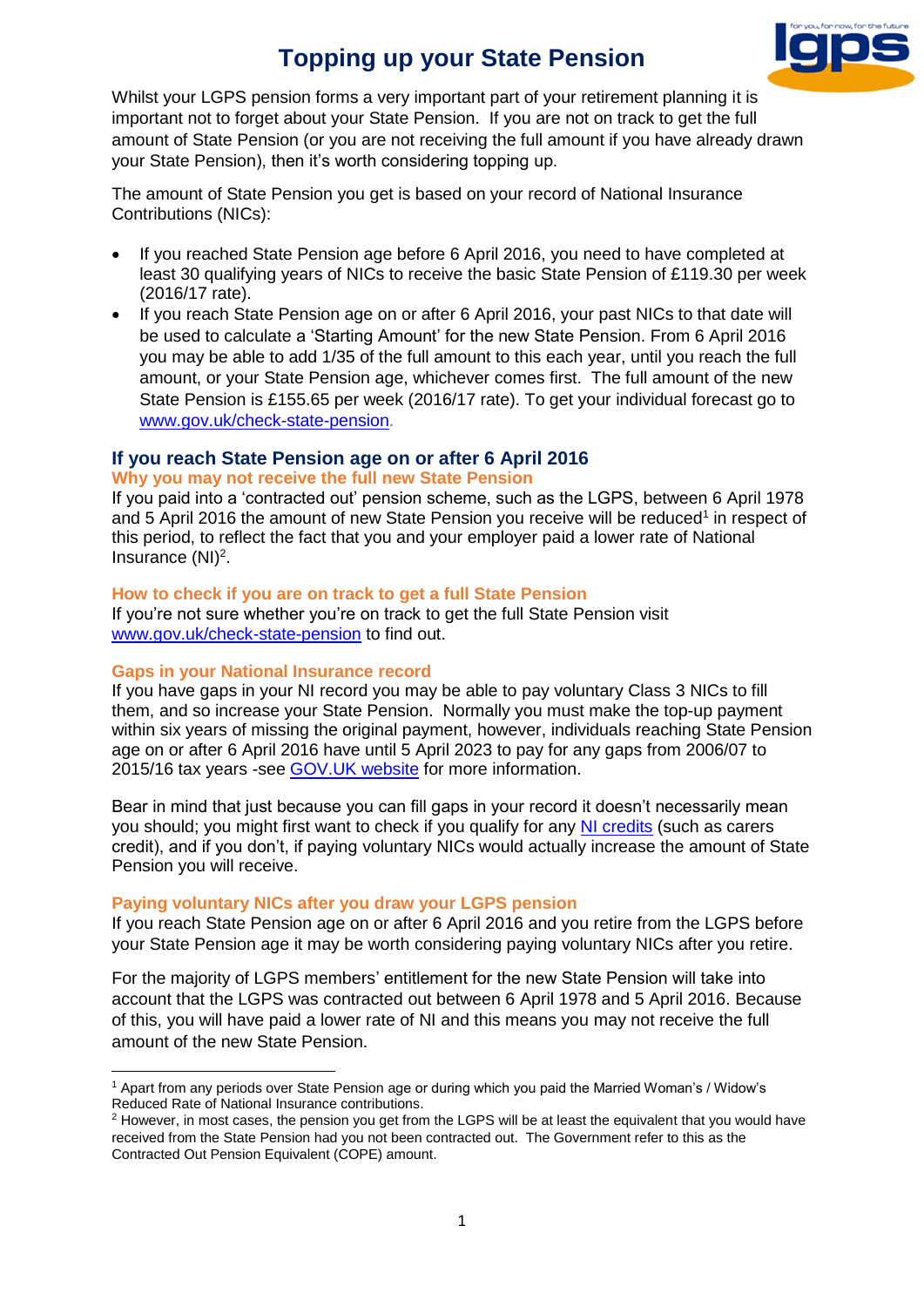However, by paying voluntary Class 3 NICs for years from 2016/17 up to the financial year before the one in which you reach State Pension age, you may be able to increase your State Pension by 1/35 of the full new State Pension rate for each year (up until you reach the full rate). At current rates this is £155.65 divided by 35 or an extra £4.45 per week.

Bear in mind that you normally only have up to 6 years in which to pay. You might first want to check whether you qualify for certain [NI credits](https://www.gov.uk/national-insurance-credits/eligibility) (such as carers credits) or you are able to make NI contributions from employed or self-employed earnings.

## **Example**

Frederic was a member of the LGPS and retired from his job with the local Council on his 60<sup>th</sup> birthday on 6 April 2016. He can draw a pension from the LGPS at once, but his State Pension will not be payable until he is 66. He does not intend to work again and does not qualify for any NI credits so each of the years from 2016/17 to 2021/22 will be gaps in his NI record. Because he was a member of the LGPS throughout most of his working life he has a deduction to the new State Pension meaning that he will receive a State Pension of £119.30 per week.

Frederic decides that he can afford to set aside a lump sum of £733 which will pay for one year of voluntary NICs (2016/17 rate). He pays this lump sum shortly before he draws his State Pension in 2022. As a result his State Pension in increased by 1/35 of the full flat rate pension per week – currently £4.45 per week (£231 per year).

As Frederic is under State Pension age when he leaves his job on 6 April 2016 he does not need to pay the voluntary NICs straight away. He can set the money aside and use it to pay his voluntary NICs either when he reaches State Pension age or within six years, whichever is sooner.

# **Deferring your State Pension**

Delaying the date you start taking the State Pension can make a significant difference to the level of pension you'll get.

For those who reach State Pension age after 6 April 2016, the new State Pension rules will apply which means that for every 9 weeks you delay taking your pension, it increases by 1%. This means you'll receive an increase of around 5.8% by delaying for at least a year.

Find out how to defer your State Pension on the [GOV.UK website](https://www.gov.uk/deferring-state-pension)

# **If you reached State Pension age before 6 April 2016**

#### **Gaps in your National Insurance record**

If you have gaps in your NI record you may able to pay voluntary NICs to fill them, and so increase your State Pension. You can normally only go back up to six years but there are some exceptions when you can go back further – see [GOV.UK website](https://www.gov.uk/voluntary-national-insurance-contributions) for more information.

#### **State Pension top up scheme**

If you are entitled to draw a State Pension you can increase your State Pension and get a guaranteed extra income for life with the 'State Pension top up' scheme.

The scheme allows you to pay a voluntary Class 3A contribution lump sum to boost your State Pension by between £1 and £25 per week. The cost for every extra pound of pension is based on your age. This scheme only runs until 5 April 2017 so if you wish to take advantage of it you will need to pay your voluntary contributions **before 5 April 2017**. Use the [State Pension top up calculator](https://www.gov.uk/state-pension-topup) to find out how much you'll need to pay.

If you have gaps in your National Insurance record, it may be more cost effective to make voluntary NICs first.